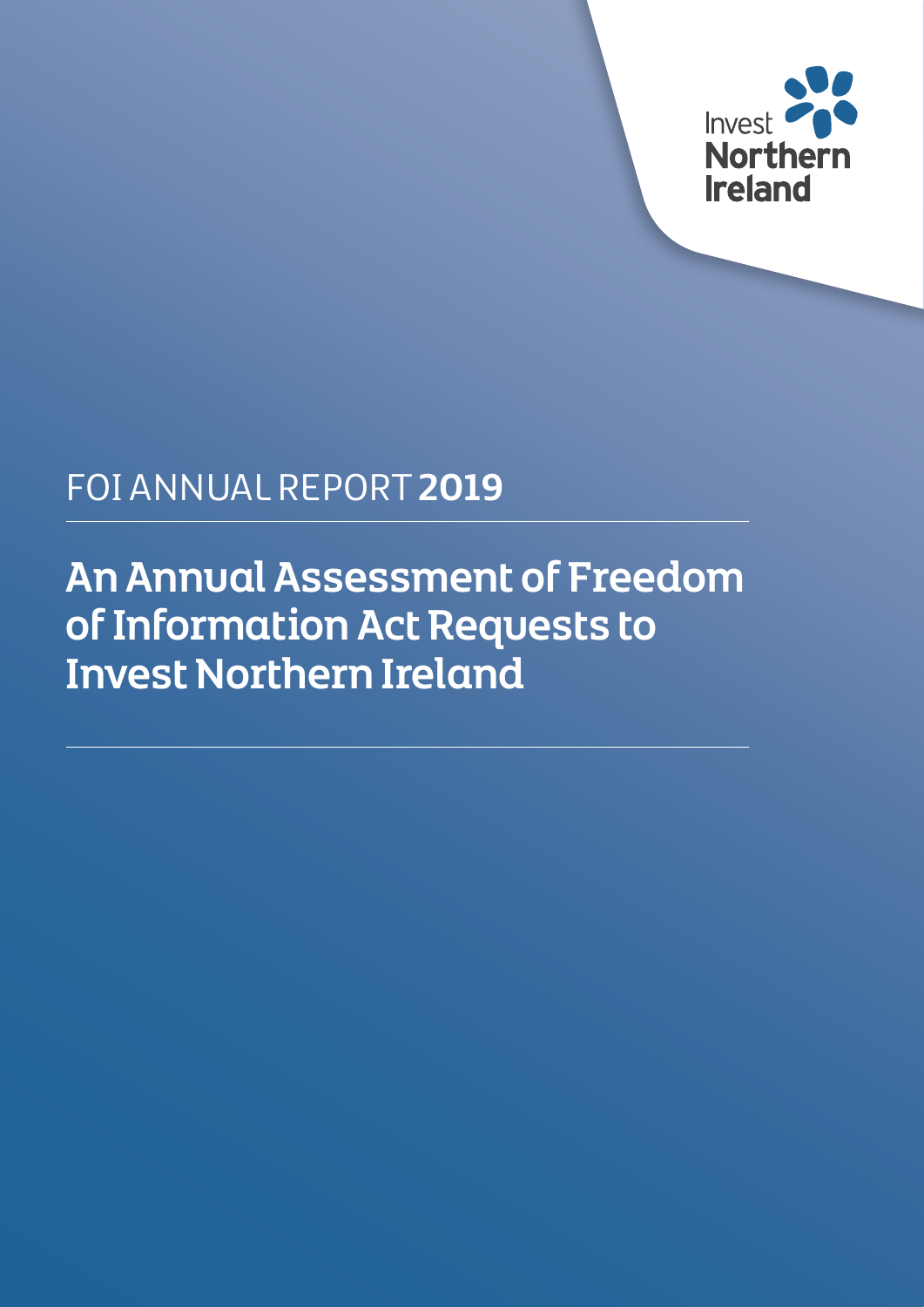# An Annual Assessment of Freedom of Information Act Requests to Invest Northern Ireland

# **Contents**

|                                                                | <b>Page Number</b> |
|----------------------------------------------------------------|--------------------|
| <b>1. INTRODUCTION</b>                                         | 3                  |
| <b>2. EXECUTIVE SUMMARY</b>                                    | 4                  |
| <b>3. DEFINITIONS</b>                                          | 5                  |
| 3.1 Defining the scope of Freedom<br>of Information monitoring | 5                  |
| 3.2 Defining a request                                         | 5                  |
| <b>4. RESPONSIBILITIES</b>                                     | $\overline{7}$     |
| 4.1 Organisational Responsibilities                            | $\overline{7}$     |
| 4.2 Information Governance Team Responsibilities               | $\overline{7}$     |
| 5. INVEST NORTHERN IRELAND PERFORMANCE                         | 9                  |
| 5.1 Volume of requests                                         | 9                  |
| 5.2 Category of requester                                      | 10                 |
| 5.3 Outcome of requests                                        | 11                 |
| 5.4 Use of exemptions / exceptions                             | 12                 |
| 5.5 Timeliness of responses                                    | 14                 |
| 5.6 Internal reviews                                           | 14                 |
| 5.7 Appeals to the Information Commissioner                    | 16                 |
| 5.8 Appeals to the Information Tribunal                        | 17                 |

|                                                                 | <b>Page Number</b> |
|-----------------------------------------------------------------|--------------------|
| <b>6. INVEST NORTHERN IRELAND</b><br><b>PERFORMANCE TABLES</b>  | 18                 |
| Table 1: Number of requests received                            | 19                 |
| Table 2: Category of requester                                  | 19                 |
| Table 3: Timeliness of responses                                | 19                 |
| Table 4: Outcome of requests                                    | 20                 |
| Table 5: FOI exemptions & EIR exceptions<br>applied to requests | 20                 |
| Table 6: Internal review outcomes                               | 21                 |
| Table 7: Known ICO appeal outcomes                              | 21                 |

#### **7. TABLE OF FIGURES**

| Figure 1: Total number of requests received 2015-2019                     | 9      |
|---------------------------------------------------------------------------|--------|
| Figure 2: Volume of requests by regime                                    | 10     |
| Figure 3: Category of requester                                           | $11\,$ |
| Figure 4: Outcomes of requests                                            | 12     |
| Figure 5: Annual Disclosure Trend 2015-2019                               | 12     |
| <b>Figure 6:</b> Use of exemptions and exceptions                         | 13     |
| Figure 7: Timeliness of responses                                         | 14     |
| Figure 8: Internal review outcomes                                        | 15     |
| Figure 9: Internal reviews per number<br>of resolvable requests 2015-2019 | 15     |
| Figure 10: Internal review outcomes 2015-2019                             | 16     |
| Figure 11: Timeliness of internal reviews                                 | 16     |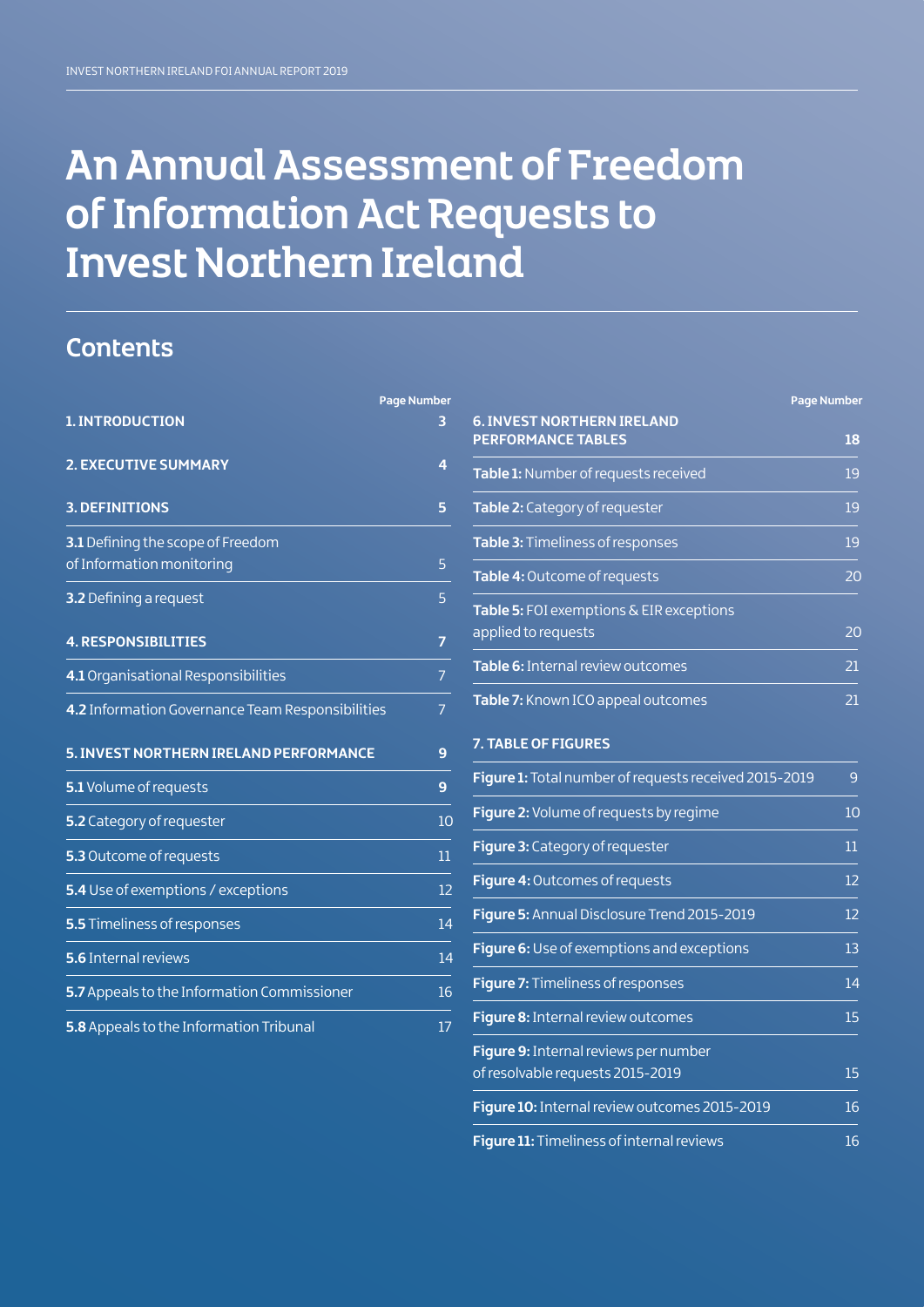# **1. Introduction**

The Freedom of Information Act 2000 (FOI) confers two statutory rights on applicants:

1) To be told whether a public authority holds the information requested; and if so,

2) To have that information communicated to them

The Environmental Information Regulations 2004 (EIR) promotes the release of environmental information by providing a regime similar to the FOI Act. Its aim is to enable increased public participation in environmental decision-making.

These rights are subject to a limited range of exemptions / exceptions.

This annual report provides information about the handling of all 'non-routine' information requests processed under the FOI Act or EIR, received by Invest Northern Ireland (Invest NI) over the period 1 January to 31 December 2019. Section 3 gives a definition of a non-routine request.

This annual report is compiled by Invest NI using statistical information gathered on each request during the reporting period. It is consistent with the reports issued by central and local government. This is to help increase accountability, transparency and performance of all bodies covered by the legislation.

The report provides a summary of the performance of Invest NI in its handling of requests made under the FOI Act, including those handled under EIR. Previous annual reports are available on the Invest NI website and can be found at the link below:

**http://www.investni.com/about-us/media-centre/publications-andreports.html?FirstLetter=F**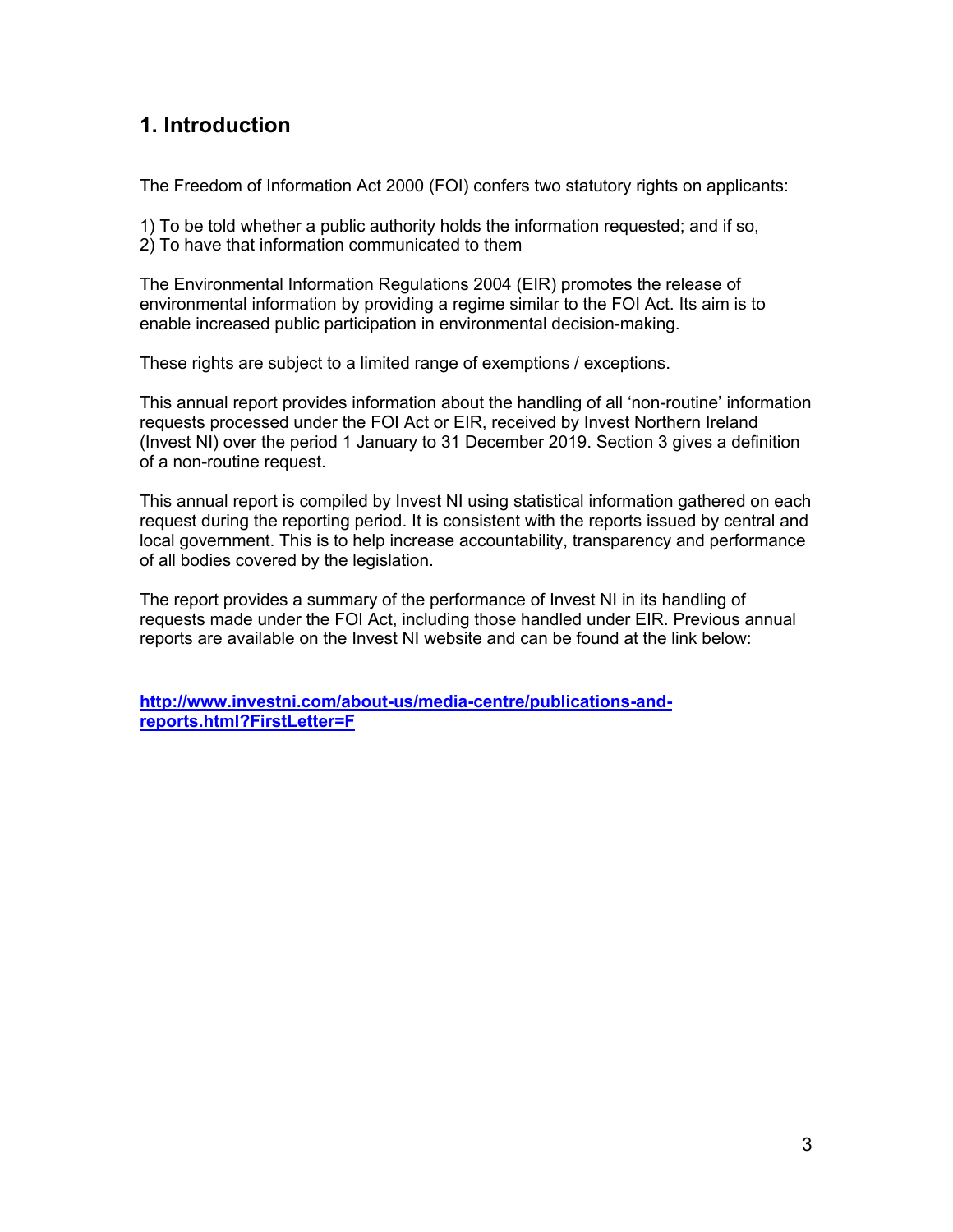# **2. Executive Summary**

This report sets out Invest NI's performance during calendar year 2019 in handling requests for information under the Freedom of Information Act 2000 and the Environmental Information Regulations 2004.

Key findings include:

- Invest NI received a total number of 77 non-routine requests handled under the FOI Act and the EIRs.
- 61% of all requests received were submitted by members of the public, 18% were submitted by the media, Businesses submitted 12% of requests, Public Representatives 5% and Solicitors 4% of requests.
- 100% of requests received a substantive response within the time frame permitted by the legislation. The average time for response was 13 days.
- 60% of "resolvable" requests (those where it was possible to give a substantive decision on whether to release the information being sought) were disclosed in full, while 6% resulted in the information requested being fully withheld.
- The most commonly used exemptions were applied to personal information (Section 40 / Regulation 13) and information relating to Commercial Interests (Section 43).
- A total of 7 internal reviews were requested on the grounds that some or all of the requested information was withheld.
- The original decision was upheld in full for 43% of internal review cases and the complaint was upheld in part in 57% of cases.
- During this reporting period there was one appeal made to the Information Commissioners Office (ICO), of which Invest NI has been made aware, relating to the refusal of information requested. The ICO upheld Invest NI's decision to withhold information.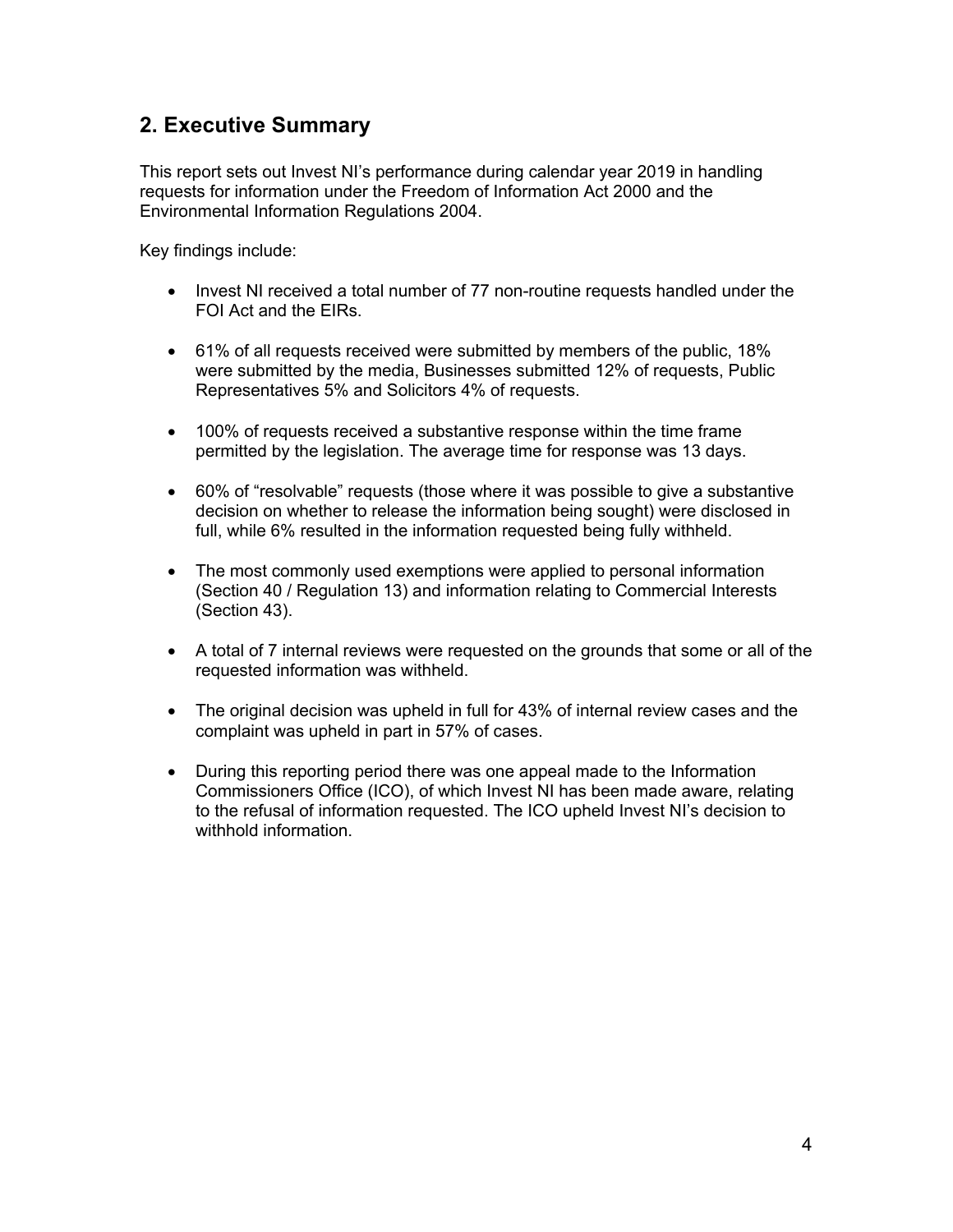# **3. Definitions**

#### **3.1 Defining the scope of Freedom of Information monitoring**

Section 1 of the Freedom of Information Act 2000 states that (subject to certain exemptions):

'Any person making a request for information to a public authority is entitled (a) to be informed in writing by the public authority whether it holds information of the description specified in the request, and

(b) if that is the case, to have that information communicated to him'

Regulation 5 of the Environmental Information Regulations 2004 states that (subject to certain exceptions):

'A public authority that holds environmental information shall make it available on request.'

The above provisions apply to all relevant requests for information made to public authorities, no matter how routine and straightforward they may be. Invest NI supplies large amounts of information, both on request and proactively, as an established and routine part of its business. This includes information released in the form of leaflets, correspondence exchanges, reports and other published material, and through its websites and its publication scheme. Invest NI also proactively releases information through the Open Data Portal for Northern Ireland.

All information released on request is covered by the FOI Act. However, it would be both uninformative and fundamentally unfeasible to count all such activity in Freedom of Information monitoring returns. The statistics in this report therefore relate only to the 'non-routine' information requests that Invest NI has received.

Essentially, this means that statistics recorded only include those requests where:

1. It was necessary to take a considered view on how to handle the request under the terms of the FOI Act, and

2. The Information Governance Team was informed of the request and logged it in their case management system.

#### **3.2 Defining a request**

An information request for monitoring purposes is one:

1. Which meets the criteria in section 8 of the FOI Act and, if the request falls under the EIRs, it includes requests made in any form or context, including oral requests; **and** 

2. (i) Which results in the release of information (in any media); **or** 

(ii) Results in information being withheld under an exemption or exception from the right of access (either the FOI Act the EIR); **or**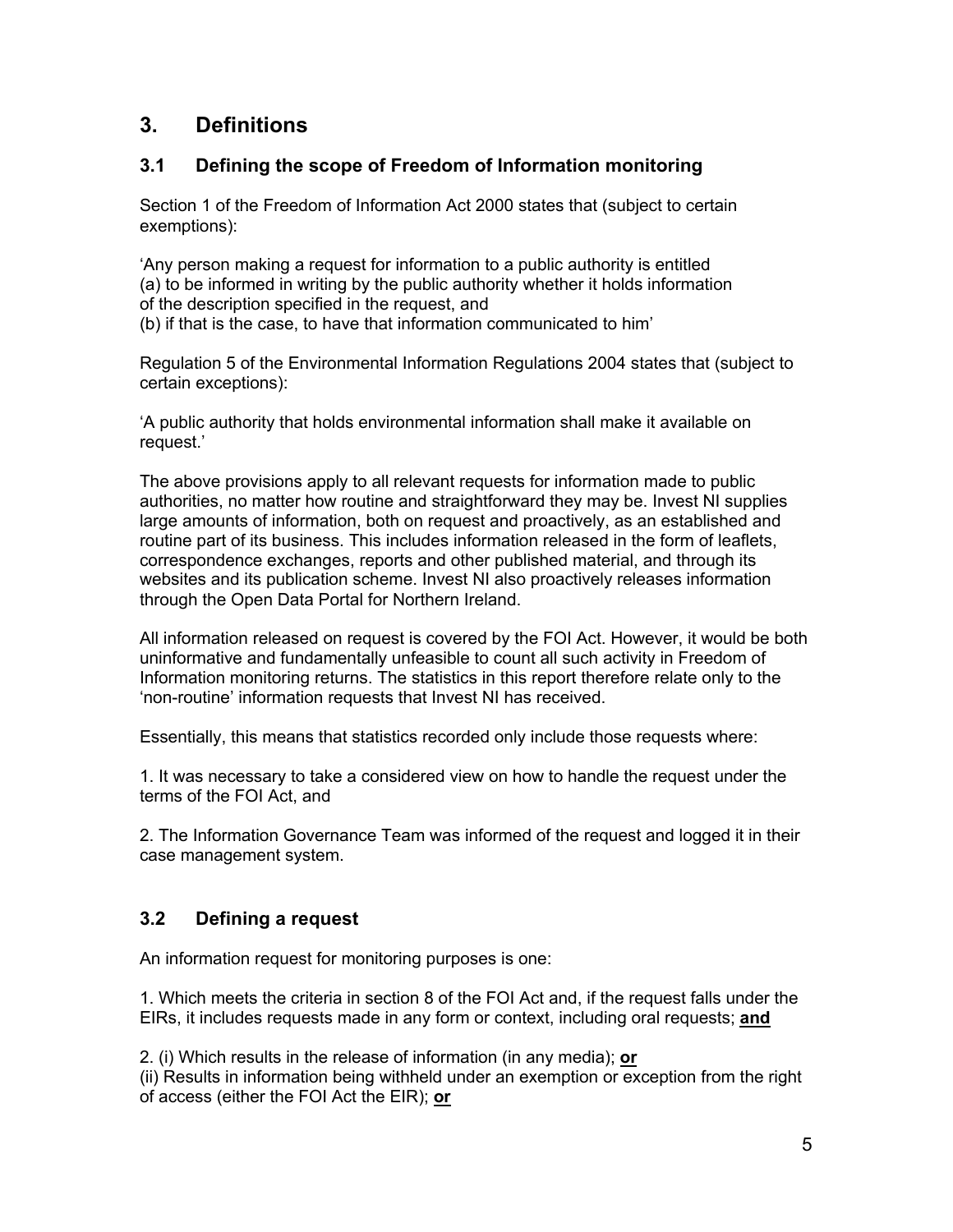(iii) The request is not processed because Invest NI estimates the cost of complying would exceed the appropriate limit in accordance with section 12 of the FOI Act; **or**  (iv) The request is not processed because Invest NI is relying on the provisions of section 14 of the FOI Act (vexatious or repeated requests); **or** 

(v) Where a search is made for information sought in the request and it is found that none is held.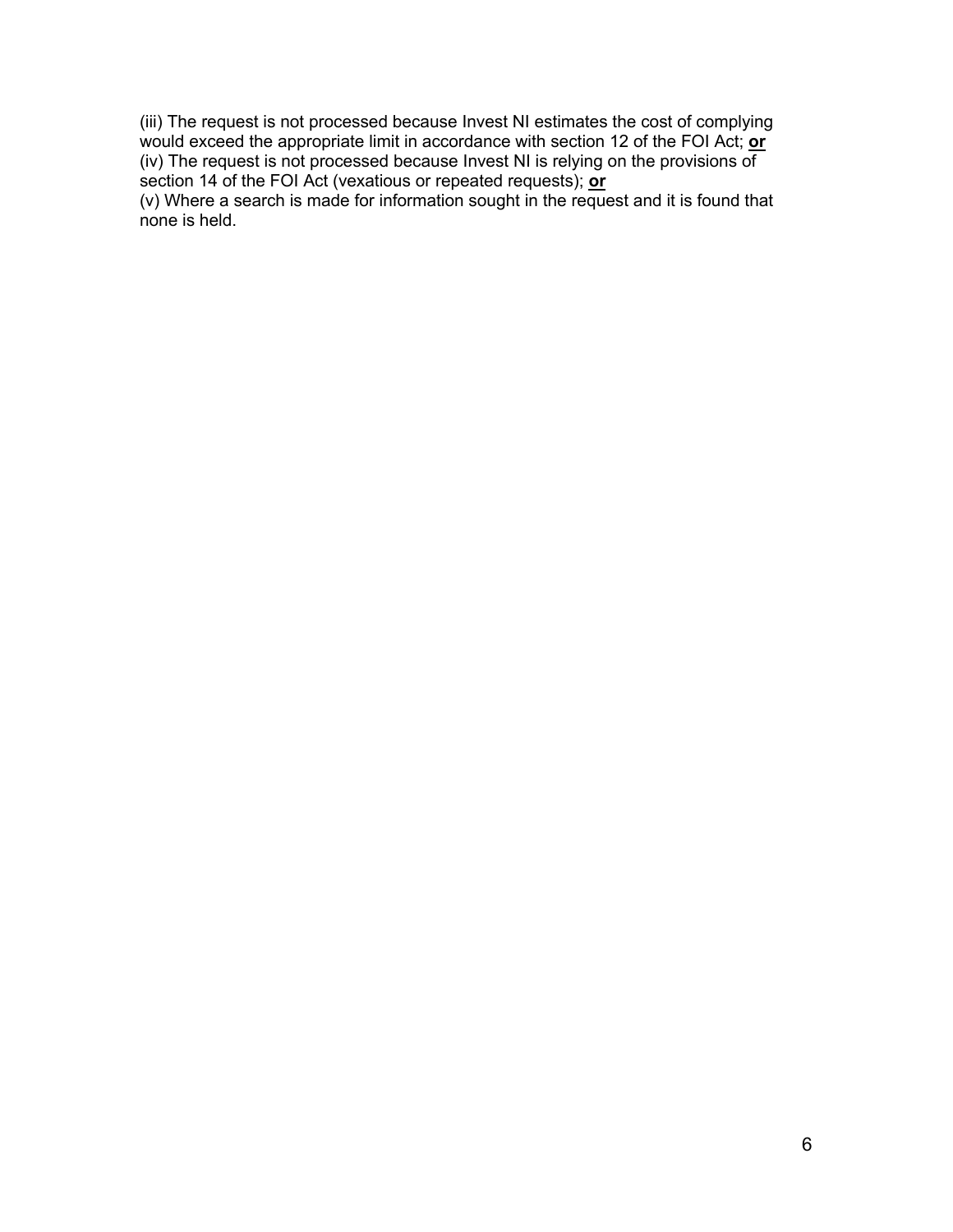# **4. Responsibilities**

#### **4.1 Organisational Responsibilities**

As the regional business development agency, Invest NI's role is to grow the local economy. We do this by helping new and existing businesses to compete internationally, and by attracting new investment to Northern Ireland.

We are part of the Department for the Economy and provide strong government support for business by effectively delivering the Government's economic development strategies.

#### **Invest NI is designated as a separate public authority under the FOI Act. This means that it is independently responsible for handling requests for information.**

As required by the FOI Act, Invest NI has produced a publication scheme. This is the vehicle that a public authority uses to inform the public of the information it publishes or intends to publish, where it can be accessed and whether the information will be available free of charge or at a specified cost. Invest NI's publication scheme can be found on its website. This can be accessed via the following web addresses / links:

http://www.investni.com/about-us/our-approach/freedom-of-information.html

Invest NI also proactively releases information through the Open Data Portal for Northern Ireland:

https://www.opendatani.gov.uk/dataset/open-data-up-to-17-18-csv-file-uploaded-csv-13 to-2016-17

The Chief Executive is the designated 'qualified person' for the purposes of Section 36 of the FOI Act.

Responsibility for Freedom of Information compliance rests with the Finance and Operations Group, namely the Information Governance Team within the Internal Operations Division.

#### **4.2 Information Governance Team Responsibilities**

The Information Governance Team has responsibility for the provision of advice and guidance to Invest NI in relation to access to information legislation (the FOI Act, the EIR, the UK Data Protection Act 2018 (DPA) and the EU General Data Protection Regulation (GDPR)).

Its main functions in relation to access to information are:

- Overseeing, coordinating, advising and supporting Invest NI in their compliance with access to information legislation.
- Allocating requests received centrally to the relevant Division within Invest NI to prepare a response.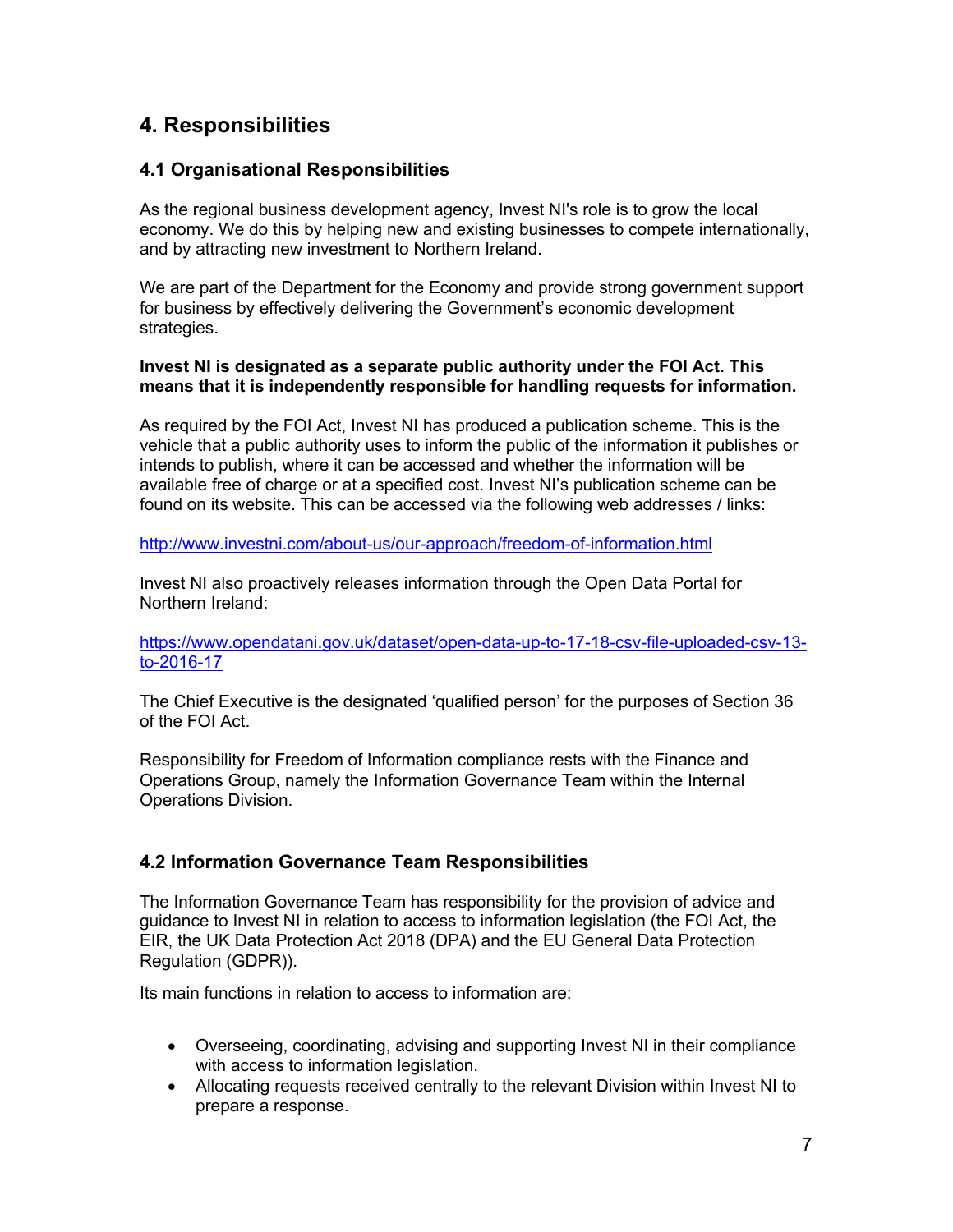- Issuing guidance and encouraging best practice in relation to request handling.
- Managing a FOI request tracking and monitoring system on behalf of the organisation.
- Overseeing compliance with the ICO model publication scheme contained on Invest NI's website.
- Publishing statistics on the performance of Invest NI in handling FOI requests.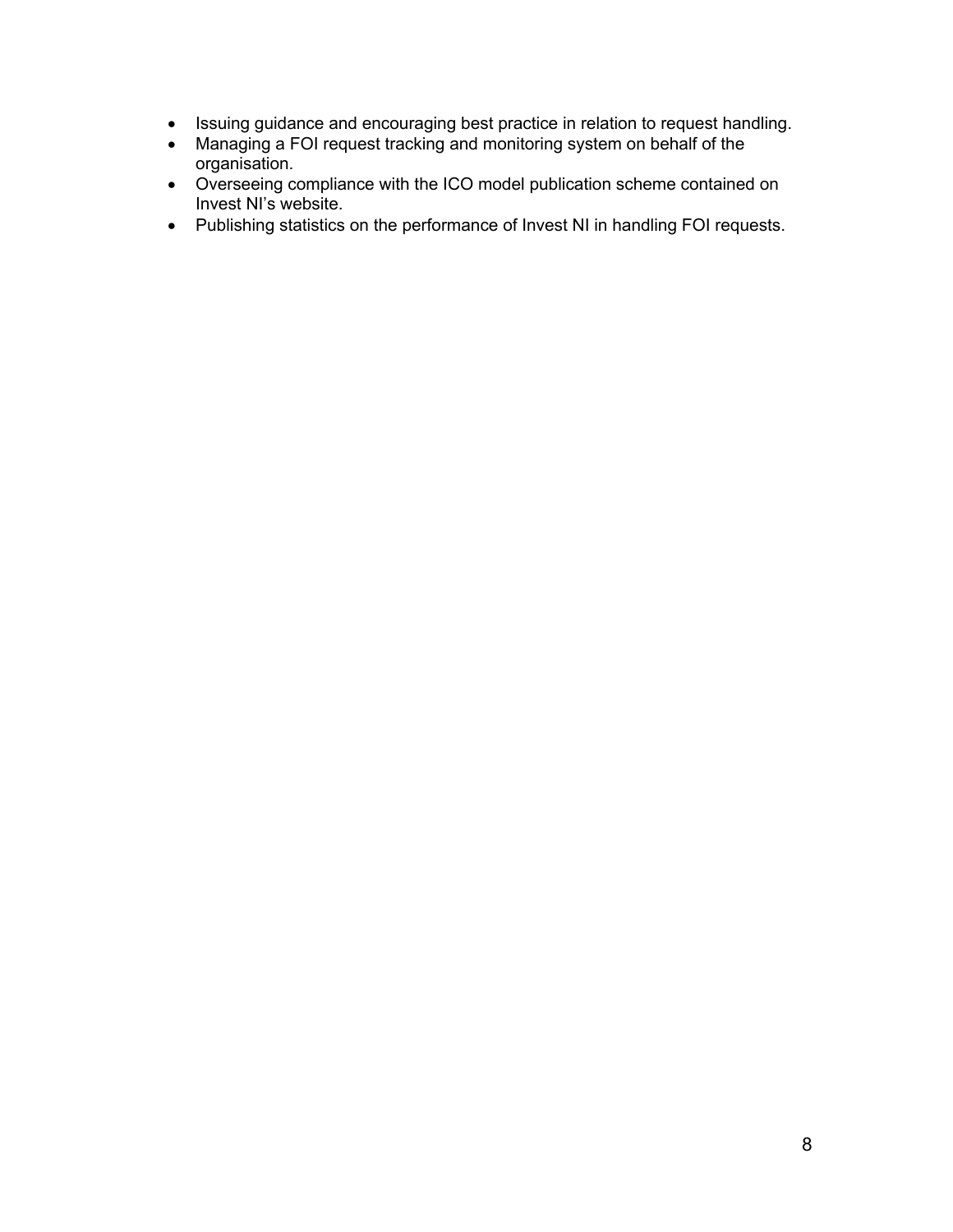# **5. Invest Northern Ireland Performance**

### **5.1 Volume of Requests**

Invest NI received a total of 77 requests for information under the FOI and EIR legislation during 2019.

Figure 1 below details the annual total number of requests received by Invest NI in the last five previous years.



**Figure 1: Total Number of Requests Received 2015-2019**

Figure 2 below shows the breakdown by regime under which the requests were handled.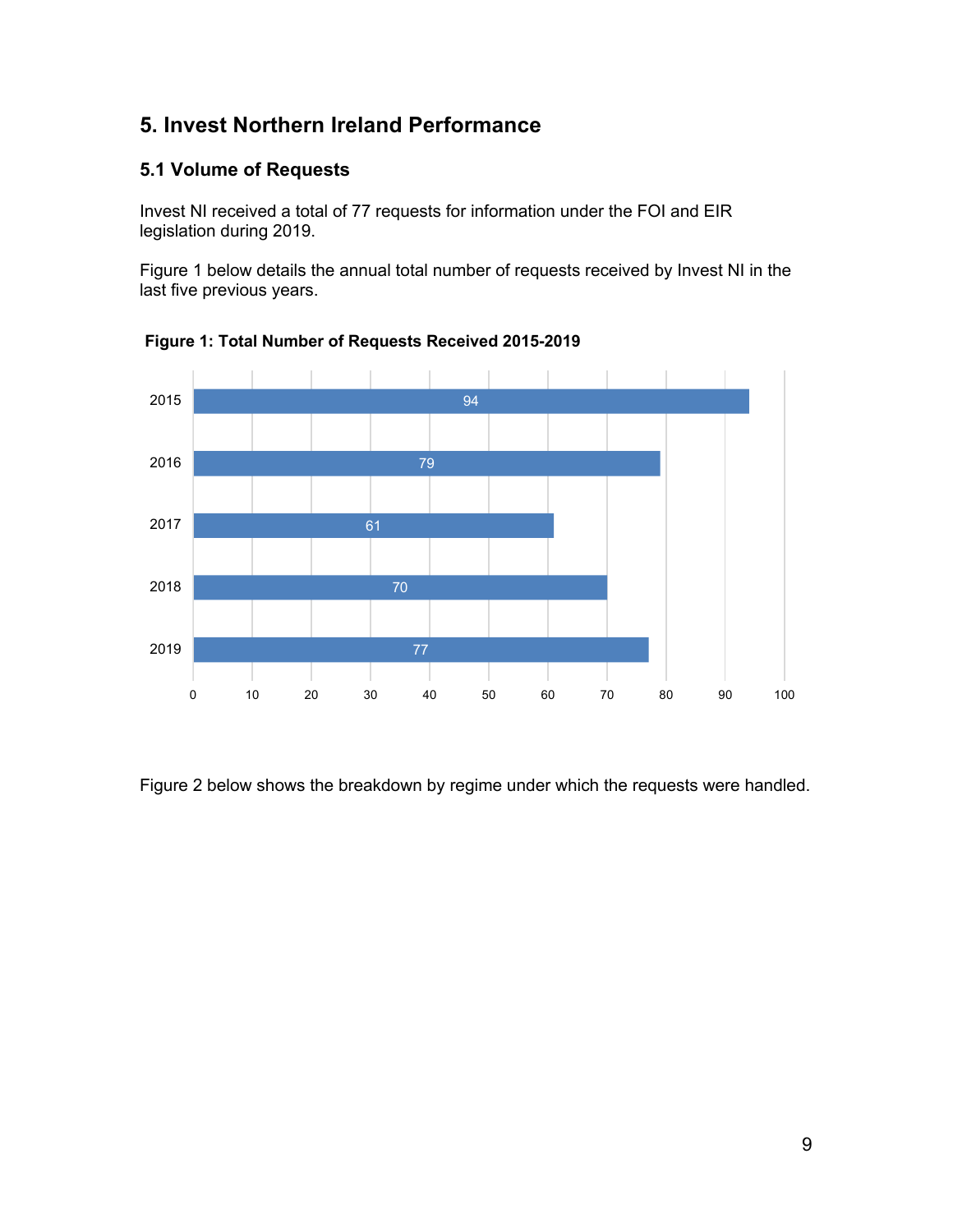#### **Figure 2: Volume of Requests by Regime**



75 of the requests for information were dealt with under the Freedom of Information legislation (97%). There were 2 requests handled under the Environmental Information Regulations.

#### **5.2 Category of Requester**

Invest NI assigns one of the following categories to each request: Business, Campaigning Group, Media, Member of the Public, Researcher, Public Representative, or Solicitor.

However, it is sometimes not possible to determine accurately the category of requester for every request, though these instances are rare. Using the information that has been provided, conclusions have been drawn regarding the source of the requests submitted.

As Figure 3 below shows, the largest number of requests to Invest NI continues to be received from Members of the Public (61%).

The second largest number of requests was received from the Media (18%).

The remaining requests came from Business (12%), Public Representative (5%), Solicitor (4%) and Campaign Groups (0%).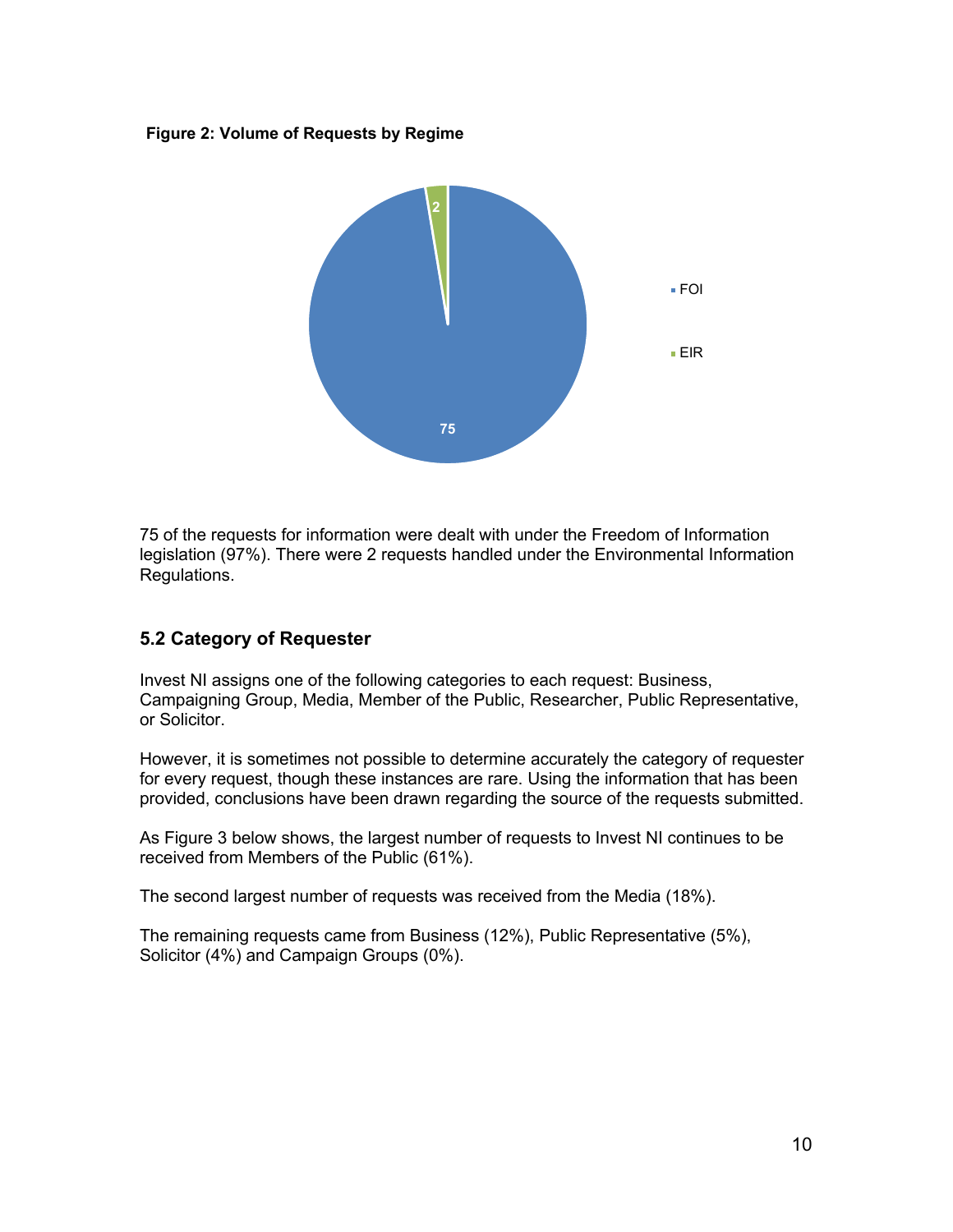#### **Figure 3: Category of Requester**



High profile requests – those received from the Media, - accounted for 18% of all requests received in 2019.

#### **5.3 Outcome of Requests**

Of the 77 requests for information processed in 2019 all were completed

Of the 77 requests processed, 2 were withdrawn, 5 sought information that was 'not held' by Invest NI. The remaining 70 requests were classed as 'resolvable', in that it was possible to give a substantive decision on whether to disclose the information sought.

As Figure 4 shows, in 60% of resolvable requests the information was disclosed in full and in 34% of cases the information was partially disclosed. In 2019, 6% of requests for information resulted in the information being fully withheld.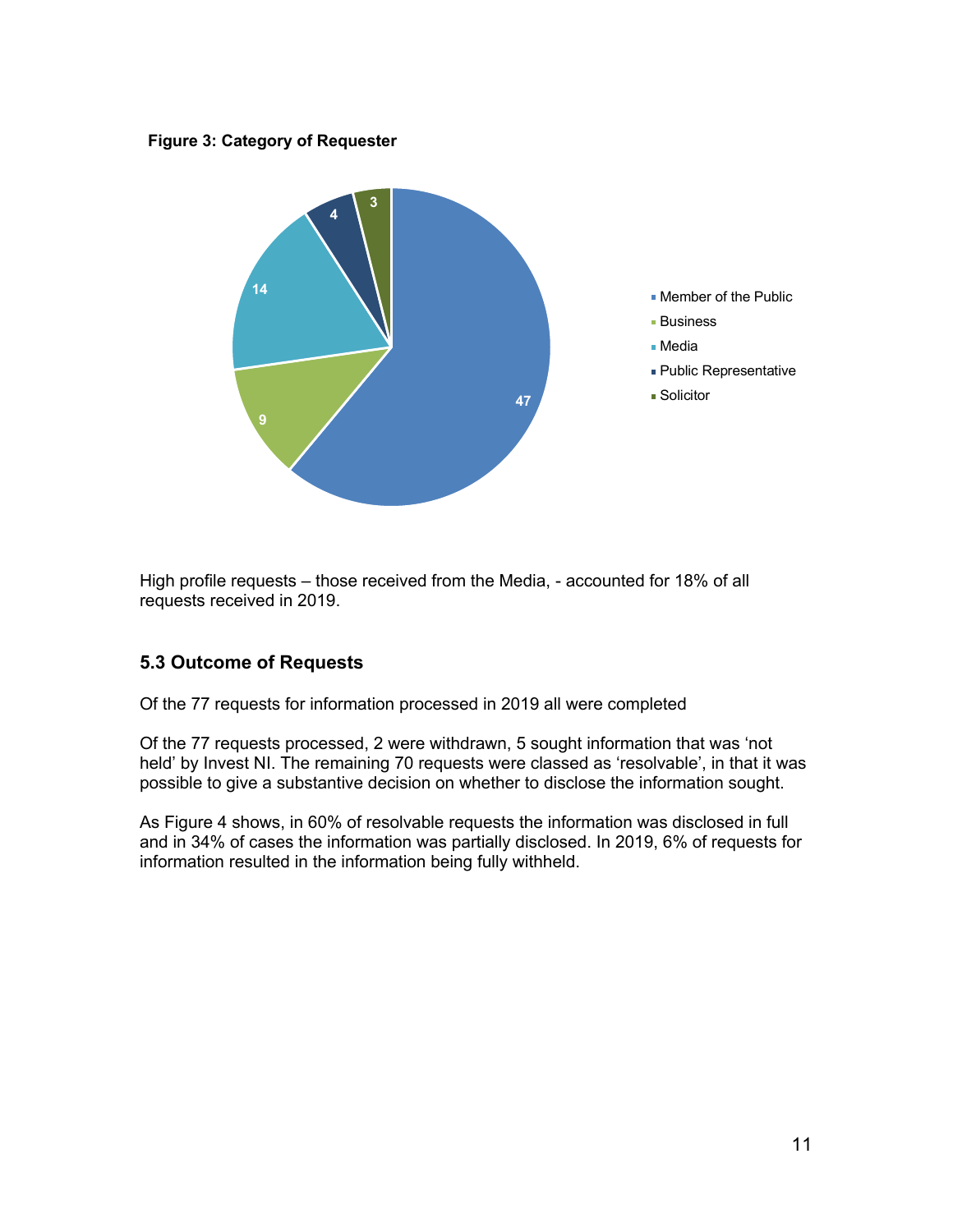#### **Figure 4: Outcome of Requests**



The annual disclosure trend for Invest NI over the last five years is shown in Figure 5 below:

|                            | 2015 | 2016 | 2017 | 2018 | 2019 |
|----------------------------|------|------|------|------|------|
| <b>Disclosed in Full</b>   | 43%  | 51%  | 53%  | 52%  | 60%  |
| <b>Partially Disclosed</b> | 46%  | 42%  | 38%  | 37%  | 34%  |
| <b>Fully Withheld</b>      | 11%  | 7%   | 9%   | 11%  | 6%   |

#### **Figure 5: Annual Disclosure Trend 2015-2019**

In 2019, 94% of resolvable requests resulted in all or some of the requested information being released.

#### **5.4 Use of Exemptions/Exceptions**

Under the FOI Act, a public authority can only refuse to provide requested information that it holds if:

- The request is considered vexatious or repeated;
- The cost of compliance would exceed the 'appropriate limit' (£450);
- A fee is not paid;
- The information falls in one or more of the categories of exempt information listed in Part II of the Act.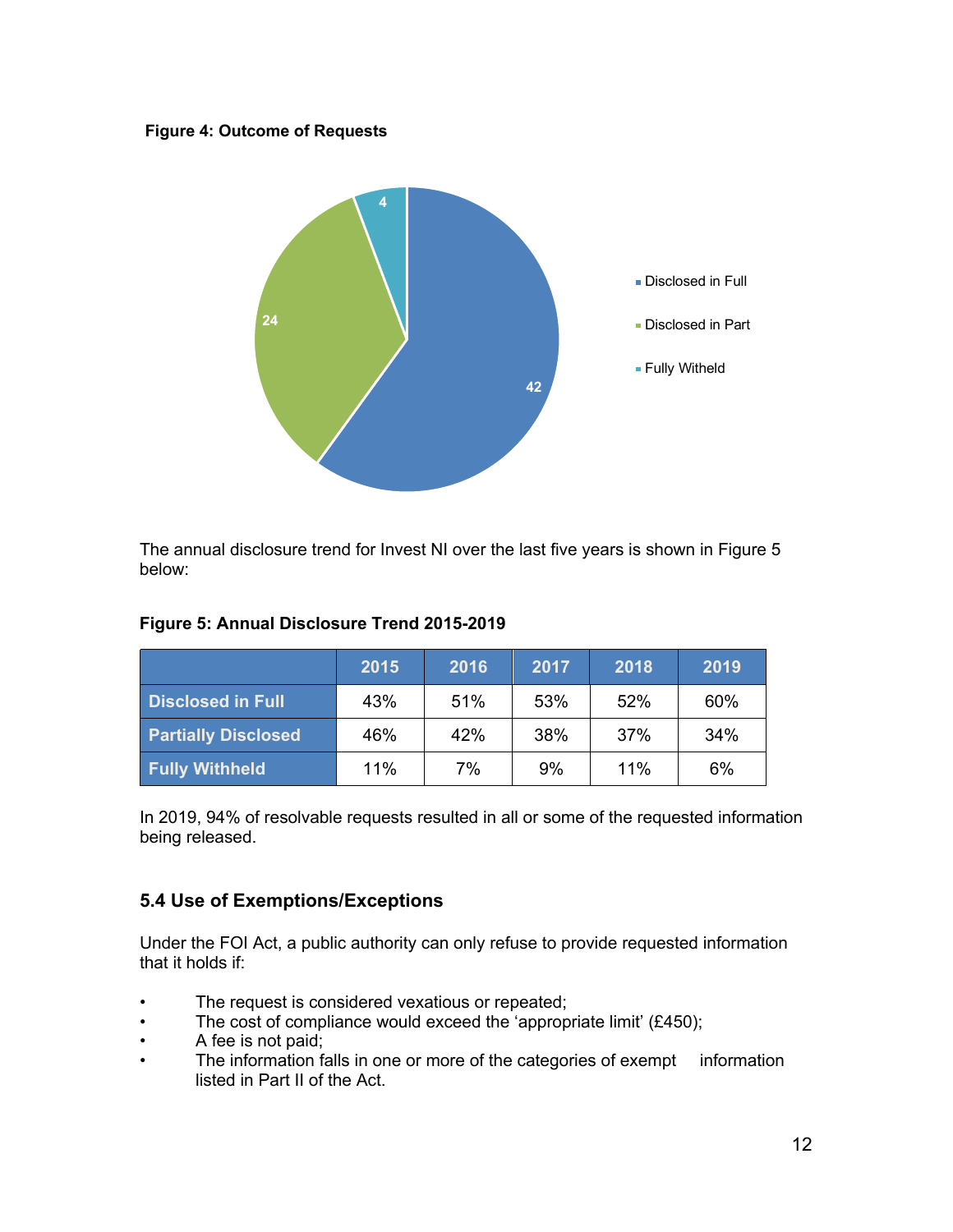Exemptions are either 'absolute', i.e., no obligation exists under the FOI Act to consider the request for information further, or 'qualified', i.e., the use of the exemption is subject to a public interest test.

Similarly, the provisions of Part 3 of the EIR provide that a public authority may withhold environmental information if one or more 'exceptions' apply which are all subject to a public interest test. The EIR states explicitly that 'a public authority shall apply a presumption in favour of disclosure'.

One or more of the exemptions/exceptions were applied to 43% of the total number of resolvable requests.

The most commonly applied exemption, as Figure 6 below shows, was in relation to personal information which was used in 27% of resolvable requests, with FOI Section 40(2) being applied to 19 requests.

This was followed by FOI Section 43 (commercial detriment) which was used in 23% of resolvable requests with FOI Section 22 (information intended for future publication) being applied to 3 requests.

#### **Figure 6: Use of Exemptions and Exceptions**



\*Reg.13 – Information relates to third party personal information

A total of 44 exemptions/exceptions were applied to 30 requests.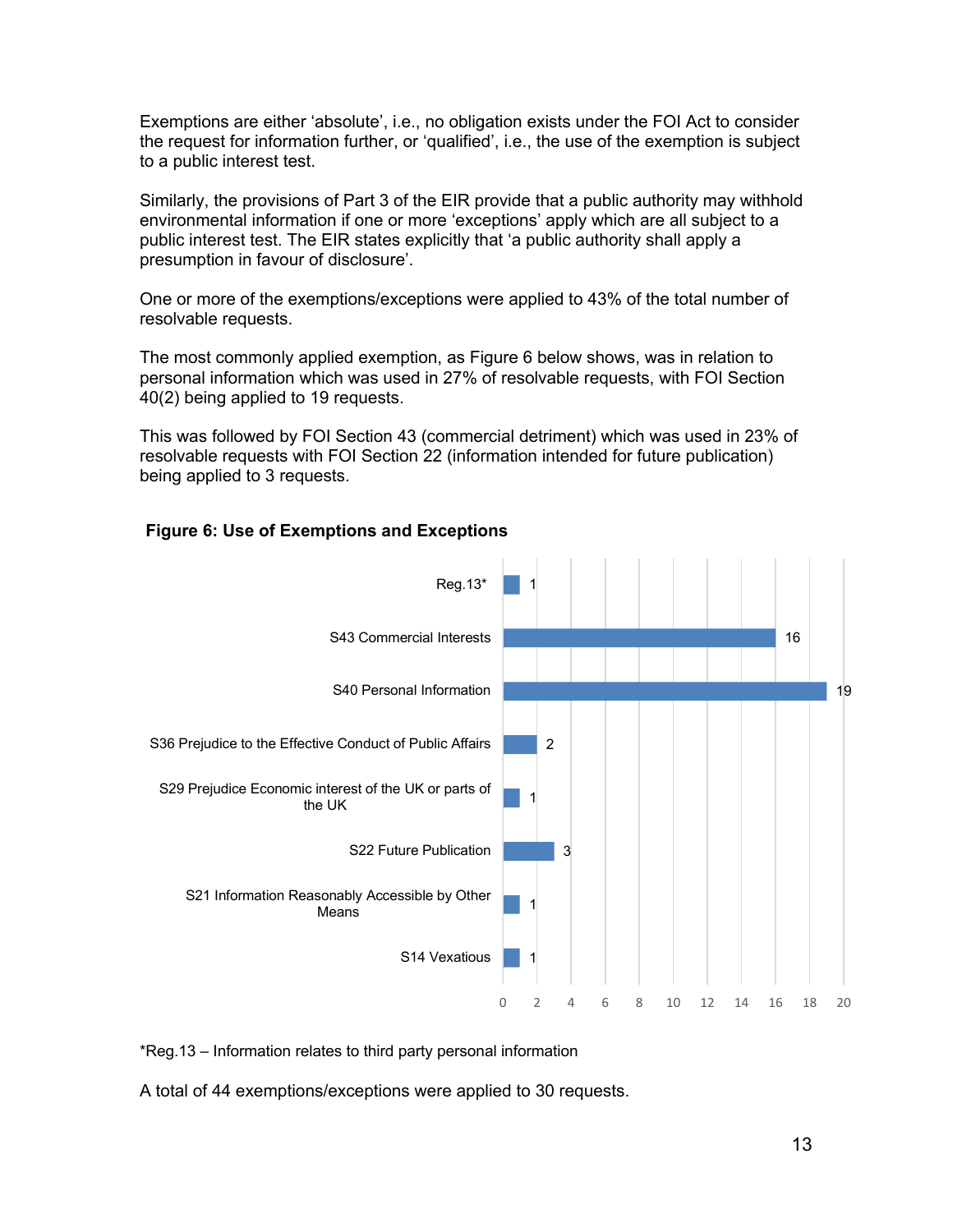#### **5.5 Timeliness of Responses**

The FOI Act & EIR require public authorities to respond to requests for information promptly and in any event within 20 working days of receipt, with limited exceptions, such as allowing additional time for the consideration of the public interest or dealing with complex and voluminous requests under EIR.

As Figure 7 below shows, in 2019, 100% of requests received by Invest NI were answered within the statutory timeframe of 20 working days. The average time for response was 13 days.



#### **Figure 7: Timeliness of Responses**

#### **5.6 Internal Reviews**

Requesters can ask Invest NI for an internal review if they are not content with its initial decision to withhold requested information. This review involves a fresh examination of the initial decision.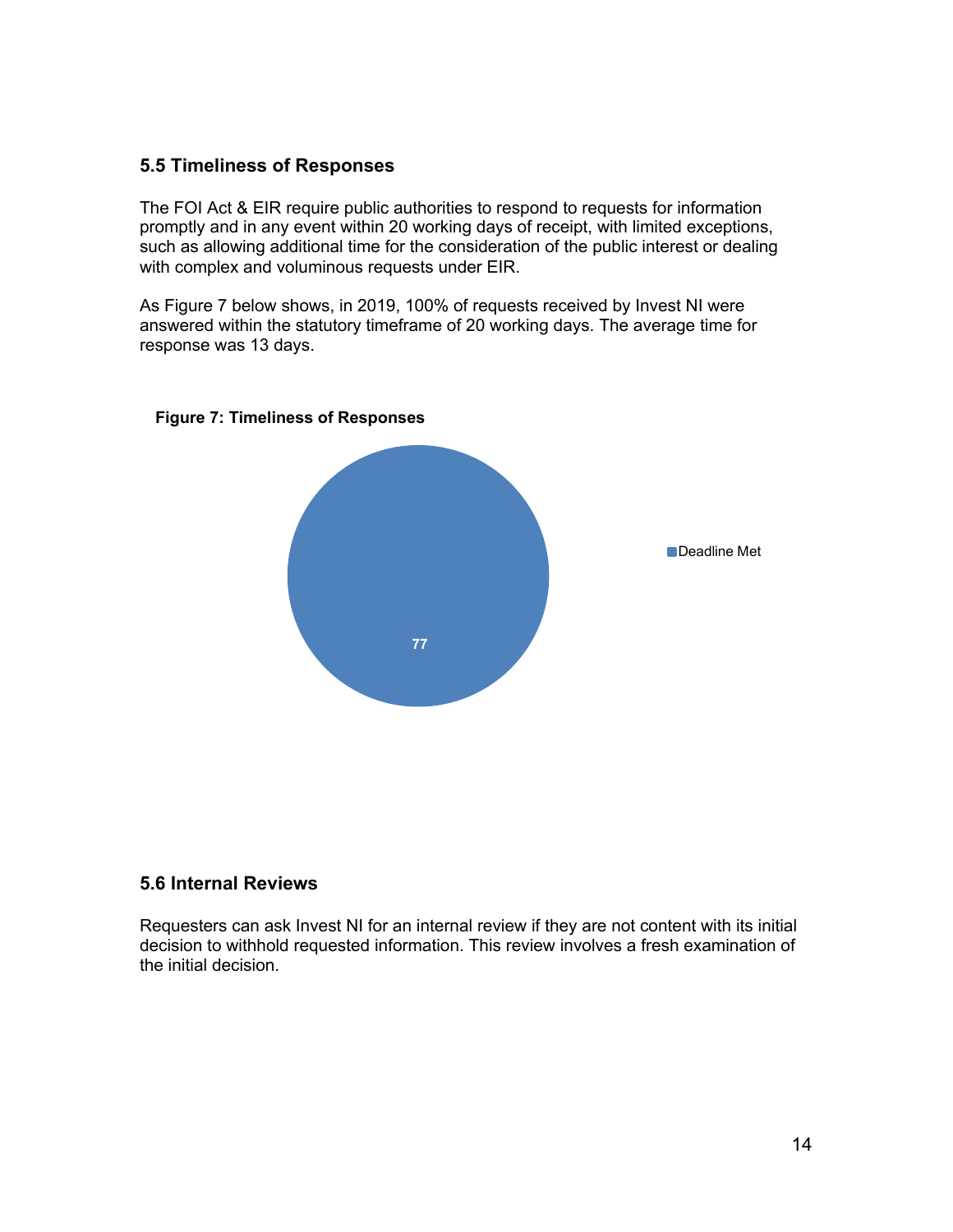**Figure 8: Internal Review Outcomes**



A total of 7 internal reviews were requested by applicants on the grounds that some, or all, of the information requested was withheld. This represents a total of 10% of all resolvable requests where some or all of the information was withheld.

The outcome is known in all cases as Figure 8 above shows, with 43% upholding the original decision and 57% overturning the original decision in part.

Figure 9 below shows the five-year (2015 – 2019) trend.

| Year | No. of Internal<br><b>Reviews</b> | <b>No. of Resolvable</b><br><b>Requests</b> | <b>Internal Reviews as a</b><br>% of Resolvable<br><b>Requests</b> |
|------|-----------------------------------|---------------------------------------------|--------------------------------------------------------------------|
| 2015 | 10                                | 89                                          | 11%                                                                |
| 2016 | h                                 | 69                                          | 15%                                                                |
| 2017 |                                   | 58                                          | 7%                                                                 |
| 2018 |                                   | 54                                          | 15%                                                                |
| 2019 |                                   |                                             | 10%                                                                |

#### **Figure 9: Internal Reviews per Number of Resolvable Requests 2015-2019**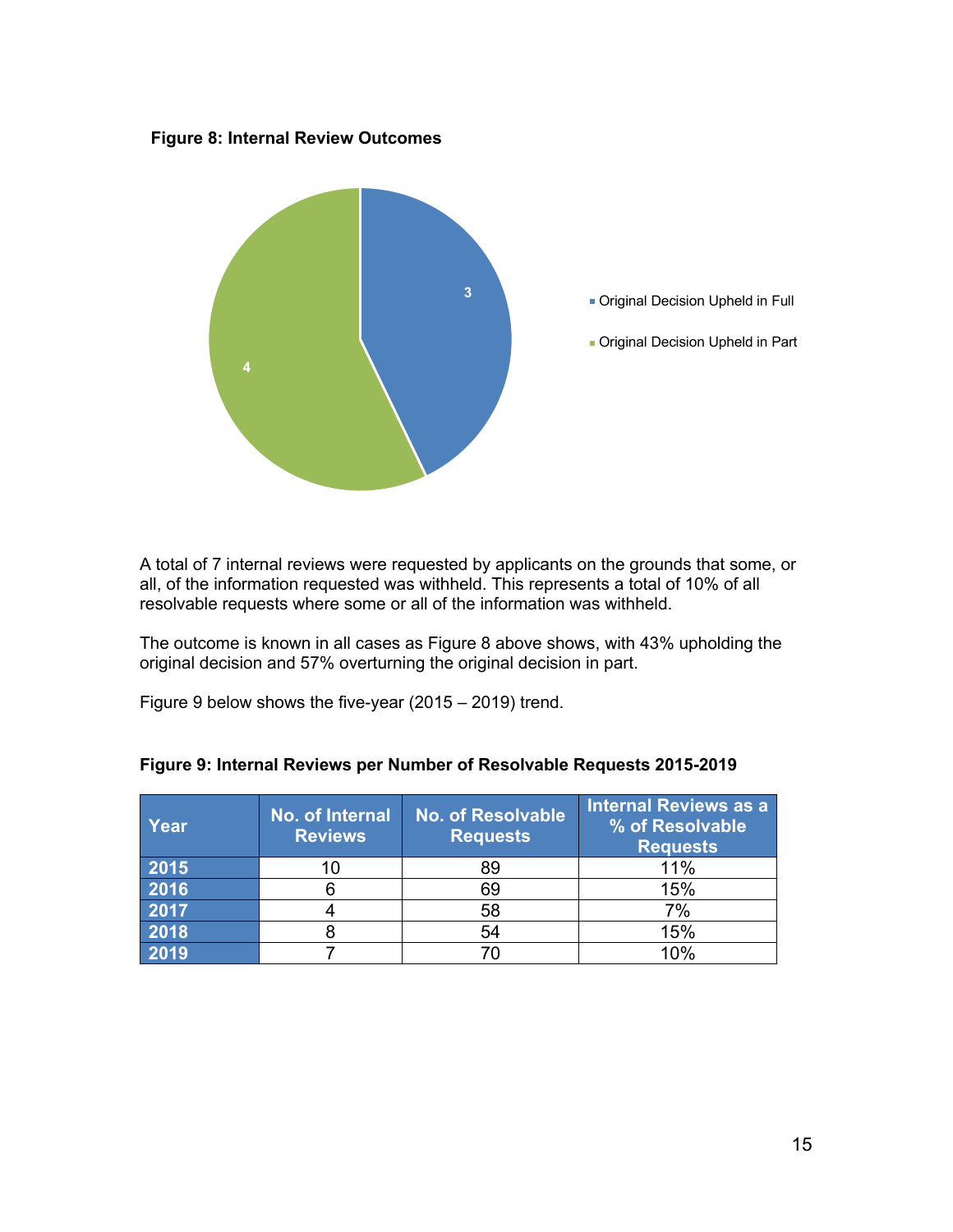Figure 10 below shows the trend in outcomes:

| Year | <b>OD Upheld</b> | <b>OD Partially</b><br><b>Upheld</b> | OD<br><b>Overturned</b> |
|------|------------------|--------------------------------------|-------------------------|
| 2015 |                  |                                      |                         |
| 2016 |                  |                                      |                         |
| 2017 |                  |                                      |                         |
| 2018 |                  |                                      |                         |
| 2019 |                  |                                      |                         |

#### **Figure 10: Internal Review Outcomes 2015-2019**

The FOI Code of Practice issued under section 45 of the FOI Act states that internal review procedures should 'normally be within 20 working days of receipt'. As Figure 11 shows 7 of the 7 reviews were completed within 20 working days. The average time to complete an internal review was 17 days.

#### **Figure 11: Timeliness of Internal Reviews**



### **5.7 Appeals to the Information Commissioner**

If a requester has obtained an internal review of a response by Invest NI to a FOI request, but is still not satisfied with the outcome, he or she can make a formal appeal to the Information Commissioner's Office (ICO).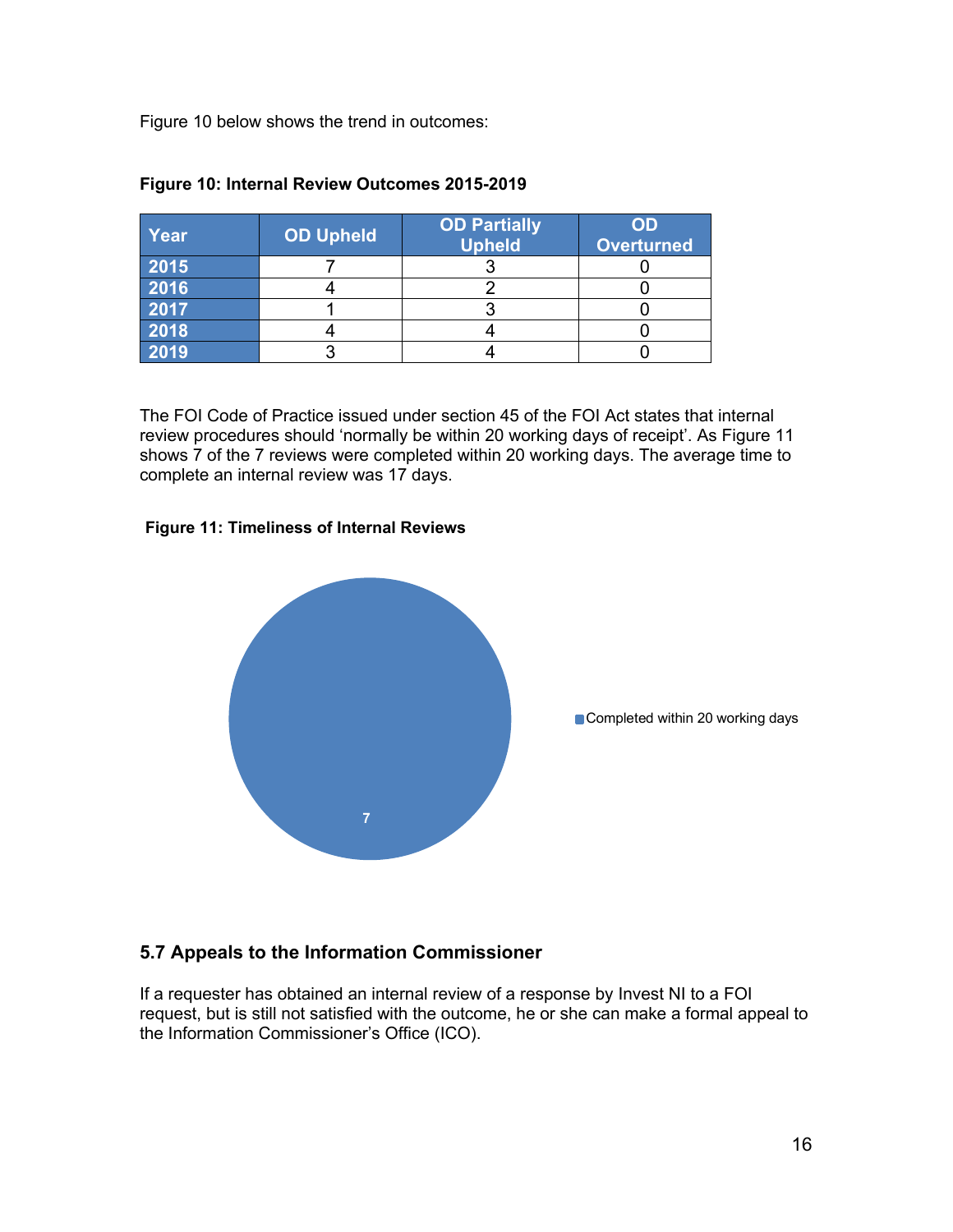The ICO is the independent regulator of public authorities in their handling of information requests. Upon receipt of a complaint, it may investigate and may then issue a Decision Notice. A Decision Notice is the Commissioner's final view on whether or not the public authority has complied with the FOI Act or EIR, and on what action it needs to take.

Invest NI was contacted regarding one appeal to the Information Commissioner's Office during this reporting period. Invest NI has since received a Decision Notice from the ICO and this complaint was upheld in part in respect of the exemptions applied. During the course of the appeal Invest NI disclosed further information to the applicant and the ICO found in their Decision Notice that this should have been supplied within the original time period.

#### **5.8 Appeals to the Information Tribunal**

The Information Tribunal hears appeals as a result of Decision Notices issued by the Information Commissioner under the FOI Act or the EIRs.

There were no appeals involving Invest NI in 2019.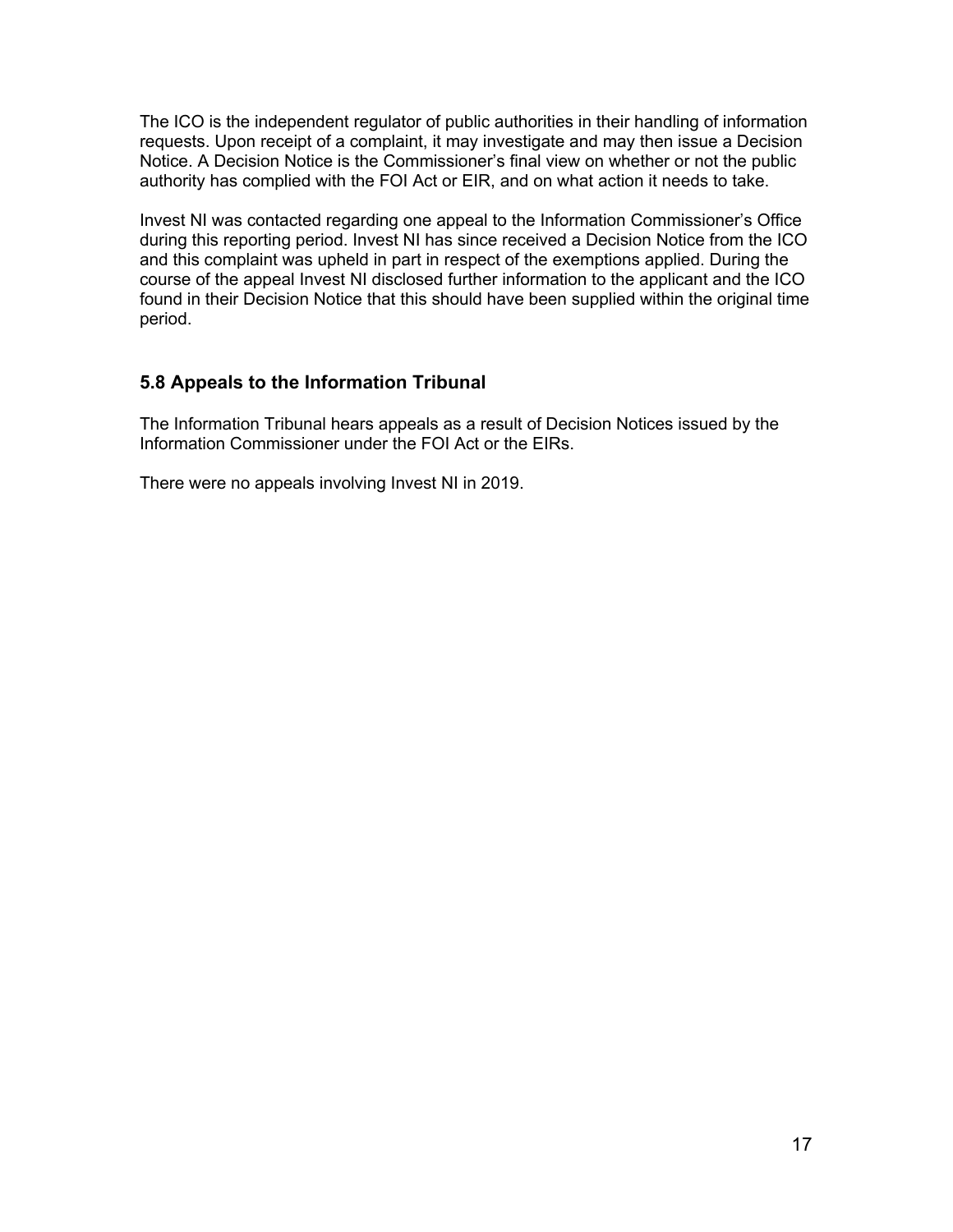# **6. Invest NI Performance Tables**

#### **Within the following tables please note:**

A single refusal can encompass more than one specific exemption/exception

- **Table 1:** Number of requests received
- **Table 2:** Category of requester
- **Table 3:** Timeliness of responses
- **Table 4:** Outcome of requests
- **Table 5:** FOI exemptions & EIR exceptions applied to requests
- **Table 6:** Internal review outcomes
- **Table 7:** Known ICO appeal outcomes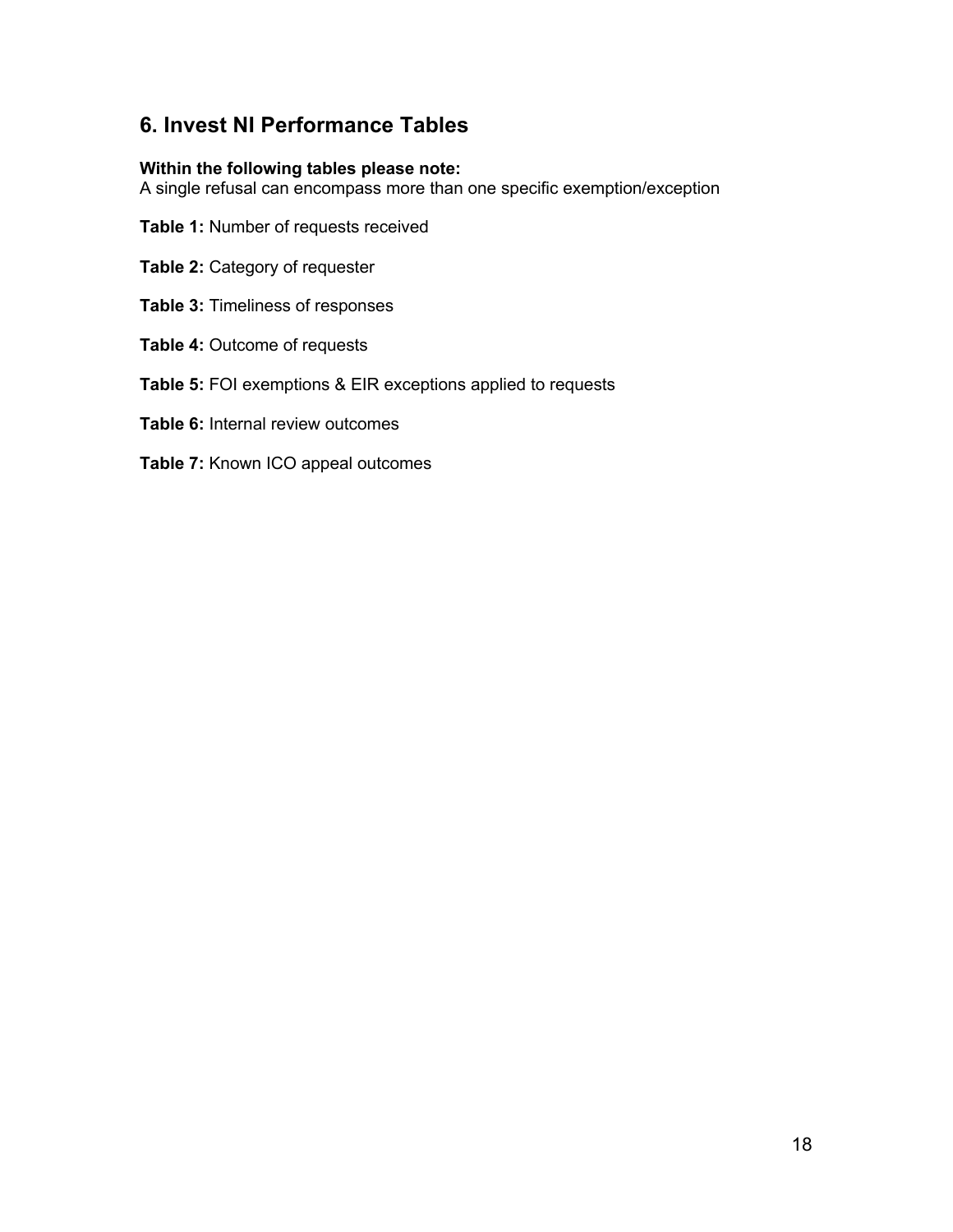# **Table 1: Number of requests received**

| <b>Quarter</b>                             | 1  | $\mathbf{2}$ | 3  |    | <b>Annual</b><br><b>TOTAL</b> |
|--------------------------------------------|----|--------------|----|----|-------------------------------|
| Total number of requests received          | 18 | 25           | 17 | 17 | 77                            |
| Processed (includes withdrawn<br>requests) | 13 | 26           | 14 | 24 | 77                            |
| On hold or lapsed                          |    |              |    |    |                               |

# **Table 2: Category of requester**

| <b>Quarter</b>               | 1              | $\overline{2}$ | $\overline{3}$ | 4              | <b>Annual</b><br><b>TOTAL</b> |
|------------------------------|----------------|----------------|----------------|----------------|-------------------------------|
| Category                     |                |                |                |                |                               |
| <b>Business</b>              | 5              |                | $\overline{2}$ |                | $\boldsymbol{9}$              |
| <b>Campaigning Group</b>     | 0              | 0              | 0              |                | $\bf{0}$                      |
| Media                        | $\overline{2}$ | 6              | 5              |                | 14                            |
| Member of the Public         | 11             | 14             | 9              | 13             | 47                            |
| <b>Public Representative</b> | 0              |                |                | $\overline{2}$ | 4                             |
| Solicitor                    |                | 3              |                |                | 3                             |

## **Table 3: Timeliness of responses**

| <b>Quarter</b>                                                       | 1  | $\mathbf{2}$ | $\overline{3}$ | 4  | <b>Annual</b><br><b>TOTAL</b> |
|----------------------------------------------------------------------|----|--------------|----------------|----|-------------------------------|
| <b>Total received (excluding on hold</b><br>or lapsed and withdrawn) | 18 | 23           | 17             | 17 | 75                            |
| Deadline met                                                         | 18 | 23           | 17             | 17 | 75                            |
| Permitted extension                                                  | 0  | 0            |                | O  |                               |
| Late response                                                        |    |              |                |    |                               |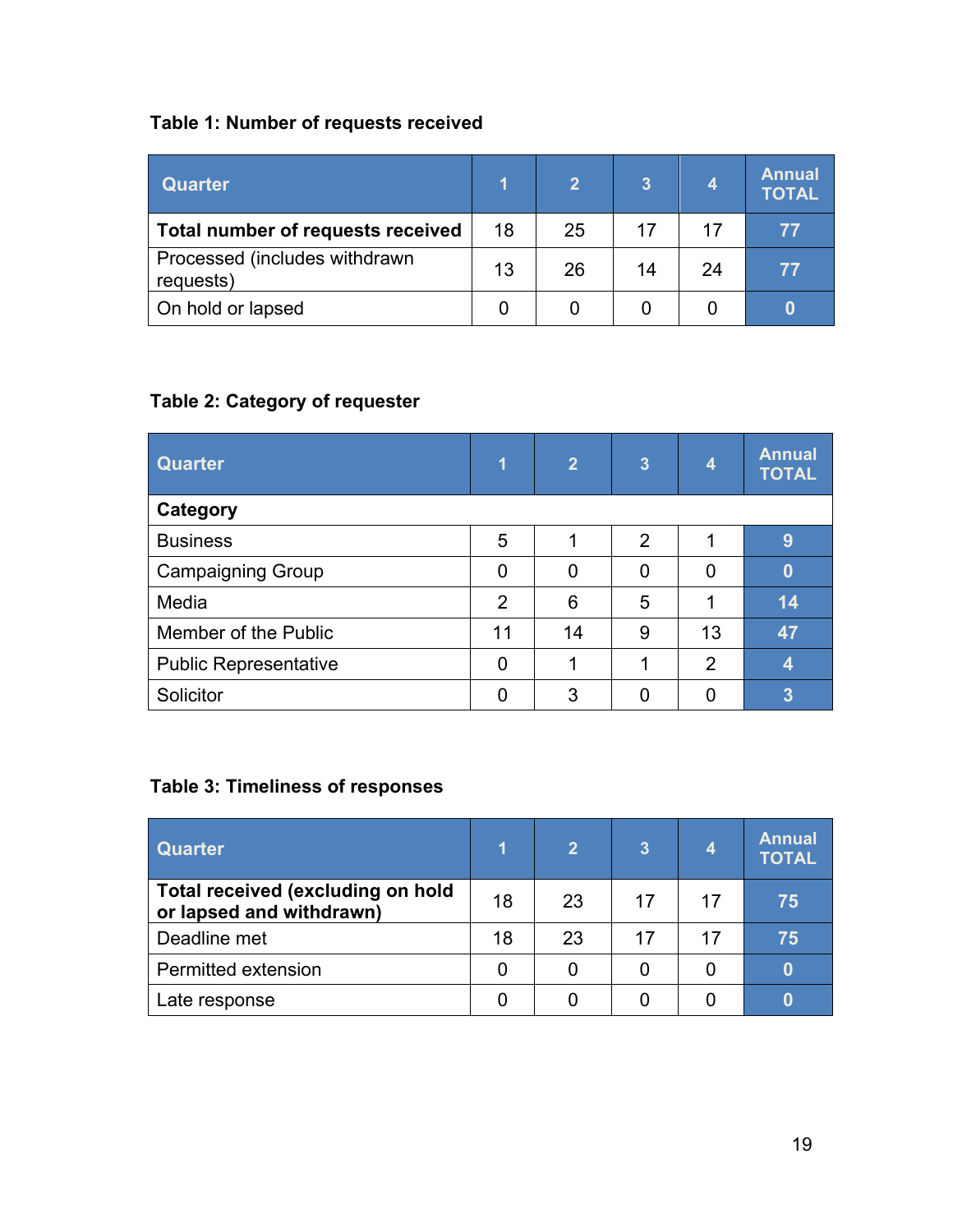## **Table 4: Outcome of requests**

| <b>Quarter</b>                                                          | 1  | $\overline{2}$ | $\overline{3}$ | 4  | <b>Annual</b><br><b>TOTAL</b> |
|-------------------------------------------------------------------------|----|----------------|----------------|----|-------------------------------|
| <b>Total number of requests received</b>                                | 18 | 25             | 17             | 17 | 77                            |
| On hold or lapsed                                                       | 0  | 0              | 0              | 0  | $\bf{0}$                      |
| Withdrawn                                                               | 0  | 2              | 0              | 0  | $\overline{2}$                |
| Total number of requests (excluding<br>on hold or lapsed and withdrawn) | 18 | 23             | 17             | 17 | 75                            |
| Number where information not held                                       | 3  | 1              | 0              | 1  | 5                             |
| <b>Total resolvable requests</b>                                        | 15 | 22             | 17             | 16 | 70                            |
| Information disclosed in full                                           | 10 | 14             | 10             | 8  | 42                            |
| Partially disclosed                                                     | 5  | 7              | 4              | 8  | 24                            |
| <b>Fully withheld</b>                                                   |    |                | 3              | O  | 4                             |

## **Table 5: FOI exemptions & EIR exceptions applied to requests**

| <b>Quarter</b>                                                                                                                                                                                                         | 1              | $\overline{2}$ | $\overline{3}$ | 4        | <b>Annual</b><br><b>TOTAL</b> |  |
|------------------------------------------------------------------------------------------------------------------------------------------------------------------------------------------------------------------------|----------------|----------------|----------------|----------|-------------------------------|--|
| Freedom of Information Exemptions/ Environmental Information Exceptions<br>The number of times each of the exemptions in sections 12 to 44 or the exceptions in<br>Regulation 13 were cited as the reason for refusal* |                |                |                |          |                               |  |
| Reg. 13 Third Party Personal Information                                                                                                                                                                               | $\overline{0}$ | 1              | $\overline{0}$ | $\Omega$ |                               |  |
| S <sub>14</sub> (1) Vexatious                                                                                                                                                                                          | 0              | 1              | 0              | 0        | 1                             |  |
| S21 Information Accessible by other means                                                                                                                                                                              | 0              | 0              | 0              |          | 1                             |  |
| S22 (1) Intended for future publication                                                                                                                                                                                | $\overline{2}$ | 0              | 1              | 1        | 4                             |  |
| S29 Prejudice Economic interests of the UK or parts<br>of the UK                                                                                                                                                       | 0              | 0              | 1              | 0        | 1                             |  |
| S36 (2) c Prejudice to the Effective Conduct of Public<br><b>Affairs</b>                                                                                                                                               | $\overline{0}$ | 0              | 1              | 1        | $\overline{2}$                |  |
| S40 (2) Personal Information                                                                                                                                                                                           | 3              | 7              | 3              | 6        | 19                            |  |
| S43 (2) Commercial Interests                                                                                                                                                                                           | 4              | 5              | 4              | 3        | 16                            |  |

**\*** It should be noted that a single refusal can encompass more than one specific exemption / exception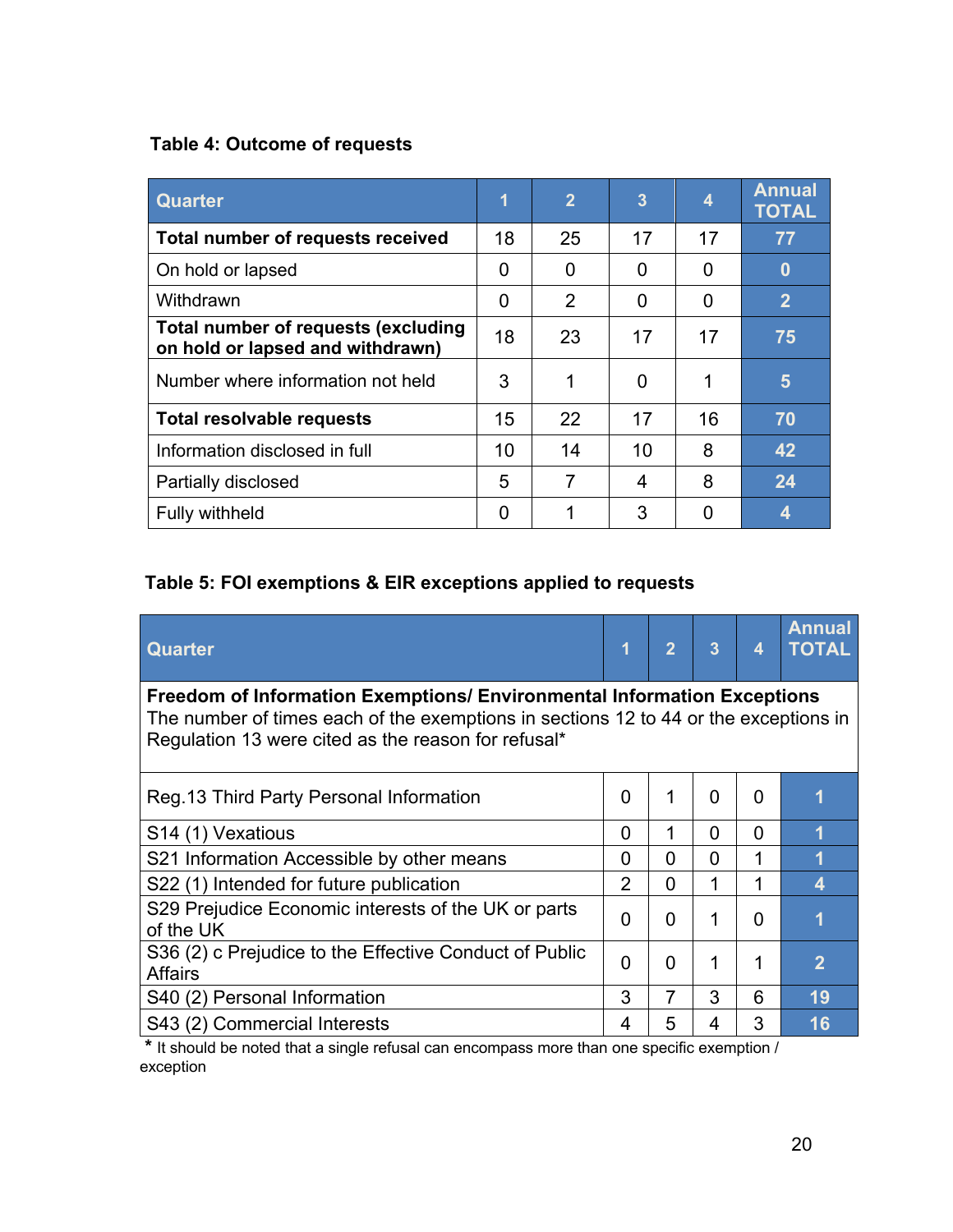## **Table 6: Internal Review outcomes**

| <b>Quarter</b>                   |   | $\overline{3}$ | <b>Annual</b><br><b>TOTAL</b> |
|----------------------------------|---|----------------|-------------------------------|
| <b>Internal Reviews</b>          |   |                |                               |
| <b>Total number of reviews</b>   |   | 2              |                               |
| Number where outcome known       |   | 2              |                               |
| Original decision upheld in full |   |                | າ                             |
| Original decision upheld in part | 3 |                |                               |
| Original decision overturned     |   |                |                               |

# **Table 7: Known ICO appeal outcomes**

| <b>Quarter</b>                                                  | 1 | $\mathbf{2}$ | 3 | <b>Annual</b><br><b>TOTAL</b> |
|-----------------------------------------------------------------|---|--------------|---|-------------------------------|
| <b>Total number of known</b><br>appeals (calendar year to date) | O |              |   |                               |
| Number where outcome known                                      |   |              |   |                               |
| Original decision upheld in full                                | 0 |              |   |                               |
| Original decision upheld in part                                | 0 |              |   |                               |
| Complaint upheld                                                |   |              |   |                               |
| Informal resolution                                             |   |              |   |                               |